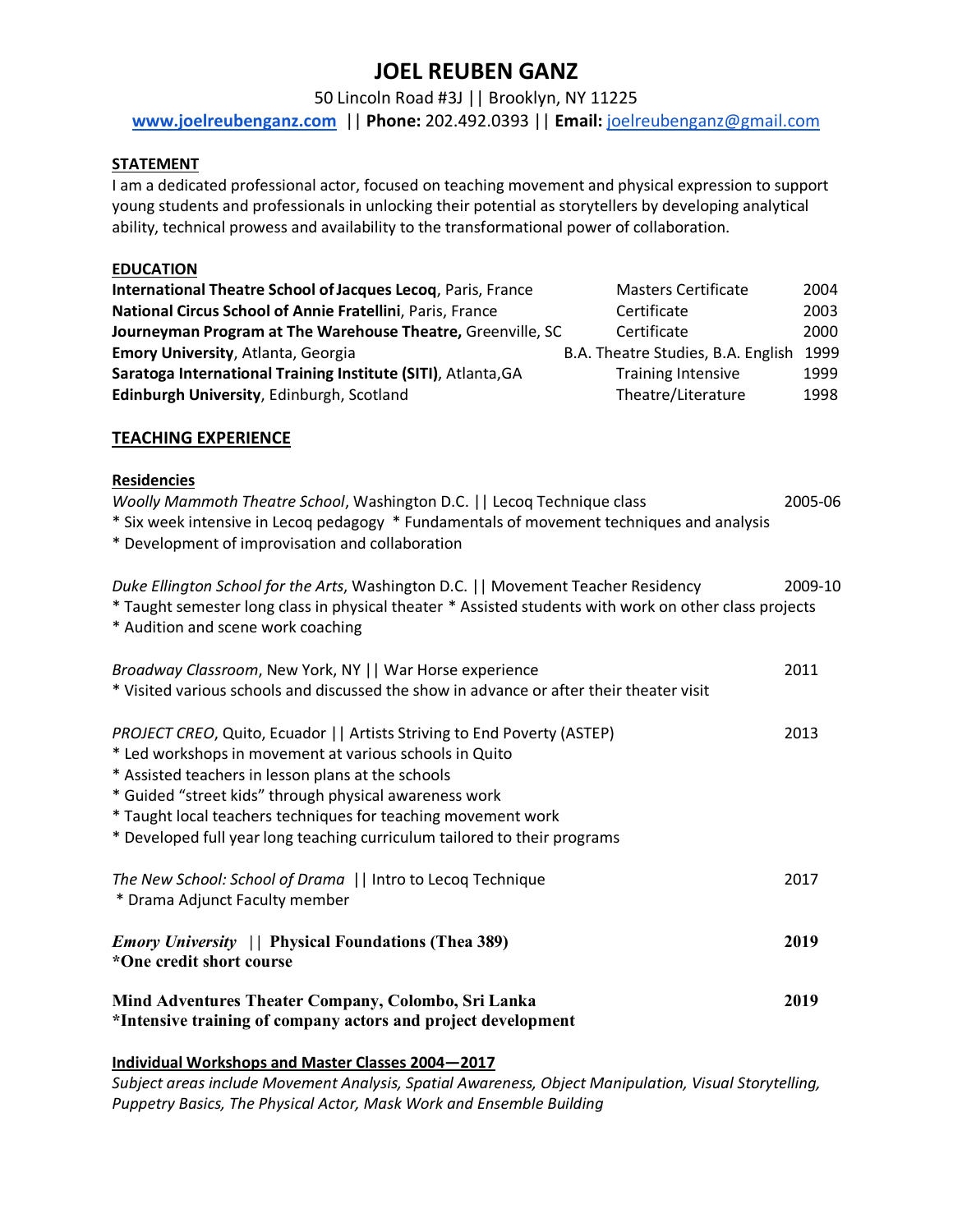# **JOEL REUBEN GANZ**

## 50 Lincoln Road #3J || Brooklyn, NY 11225

**www.joelreubenganz.com** || **Phone:** 202.492.0393 || **Email:** joelreubenganz@gmail.com

| Alfred Dreyfoos School for the Arts        | Maltz Jupiter Conservatory     |
|--------------------------------------------|--------------------------------|
| <b>American University</b>                 | Miami of Ohio University       |
| <b>Baltimore School for the Arts</b>       | <b>Old Dominion University</b> |
| Cincinnati Conservatory of Music and Drama | Pace University                |
| Cincinnati Playhouse in the Park           | <b>Reed College</b>            |
| <b>Emory University</b>                    | <b>Syracuse University</b>     |
| The Kennedy Center for the Performing Arts | University of Pennsylvania     |
| The New School College of Performing Arts  | University of Utah             |
| <b>Utah State University</b>               |                                |

#### **MOVEMENT CONSULTING AND CHOREOGRAPHY**

 *Collaborated with creative team to create choreography and innovative theatricality in productions.*

| Venture Opera                    | <b>DON GIOVANNI</b>          | Edwin Cahill           | 2015 |
|----------------------------------|------------------------------|------------------------|------|
| <b>Baltimore School for Arts</b> | A MIDSUMMER NIGHT'S DREAM    | <b>Richard Pilcher</b> | 2009 |
| Solas Nua                        | PORTIA COUGHLIN              | Jessica Burgess        | 2009 |
| Forum Theater & Dance            | MARAT/SADE                   | <b>Michael Dove</b>    | 2008 |
| <b>American University</b>       | <b>ELSEWHERE IN ELSINORE</b> | Caleen S.Jennings      | 2007 |
| Wilson HS                        | THE ODYSSEY                  | Hannah N.Jones         | 2007 |

#### **SUBSTITUTE TEACHING ARTIST**

*Substitute teaching artist for various classes around* NYC 2013--

\* Wingspan Arts, New York, NY \* Arts to Grow, Inc., New York, NY \*Cypress Hills Middle School

#### **COMPANIES**

**Synetic Theater** || Washington, D.C. 2004-2006 \* Actor in several shows \* Assisted in conception and development of pieces **Faction of Fools** || Washington, D. C. 2010 \*Original Artistic Associate \* Acted and assisted in creation of two productions and a summer training session \* Consultant for Commedia on productions

**THEATER** (*Comprehensive resume available upon request)*

#### **Broadway**

| Lincoln Center Theater     | War Horse | Joey, Topthorn, John Greig |
|----------------------------|-----------|----------------------------|
| <b>New York</b>            |           |                            |
| Lincoln Center Educational | MacBeth   | Duncan/Murderer/Ross       |
| Regional                   |           |                            |

Portland Center Stage, Pioneer Theatre Company, Shakespeare Theater DC, Cincinnati Playhouse, Woolly Mammoth, Studio Theater, Round House Theater, Theatre J, Syracuse Stage, The Kennedy Center for the Performing Arts, Denver Center for the Performing Arts: Robert O'Hara director.